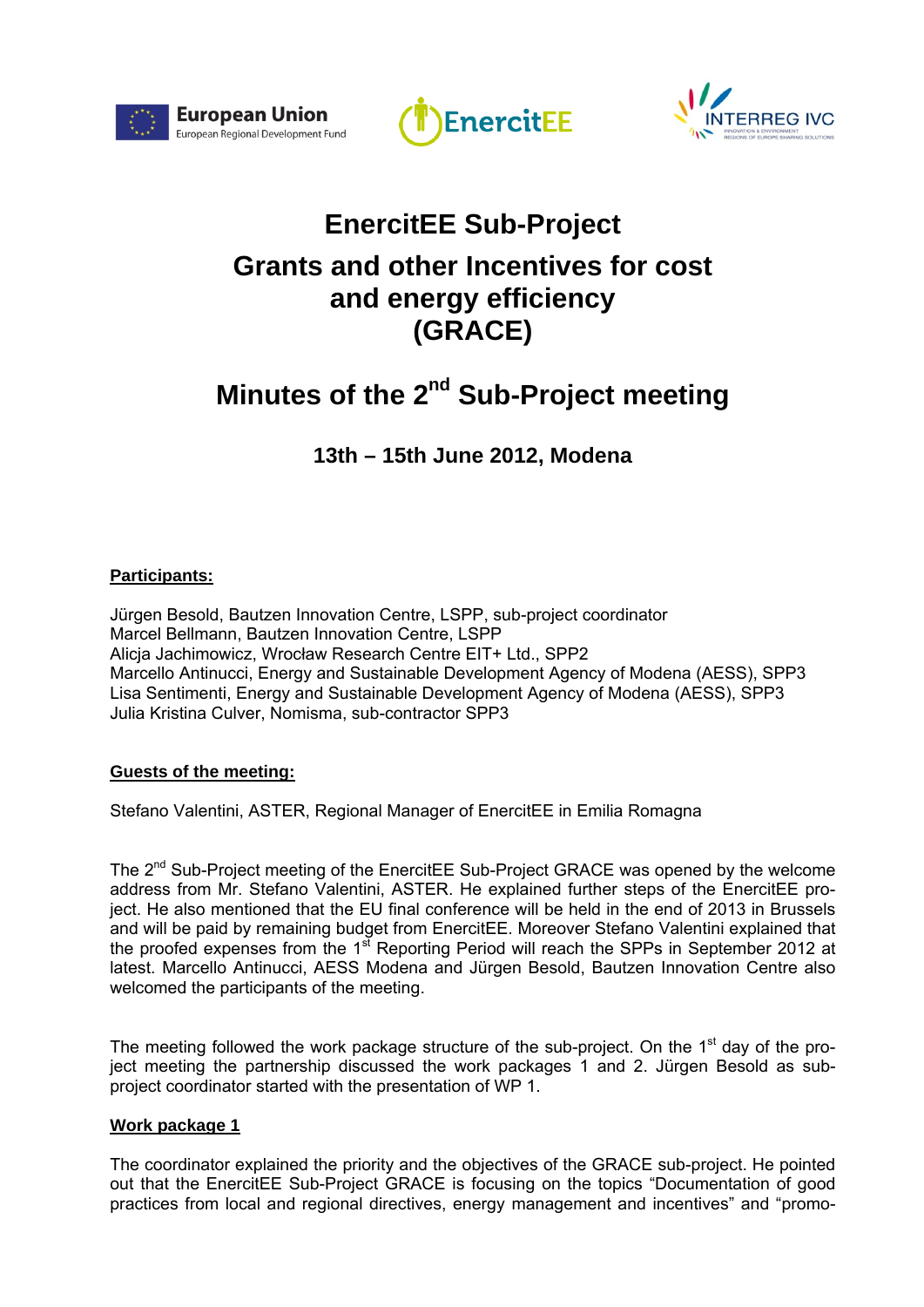





tion of good examples and its contribution to policies". Tasks and responsibilities of the subproject participants were discussed in detail and updated. The LSPP set deadlines for preparation and submission of the Sub-Project Participant Reports (SPPRs) and the Sub-Project Report (SPR). The SPPR must be prepared until 21 $\mathrm{st}$  July at latest and has to be submitted to the regional First Level Controller (FLC). The certified SPPR must be submitted to the Regional Manager in paper version and to the LSPP in electronic version. The LSPP will summarise all SPPRs to prepare the  $2^{nd}$  SPR by  $14^{th}$  August. The partnership decided to carry out 2 Skype meetings to discuss the project progress in Reporting Period 3 (RP3). The 1<sup>st</sup> Skype meeting in RP3 will be held on Monday, 24<sup>th</sup> September 2012. One representative of each SPP explained the achievements from RP2. The LSPP listed the Sub-Project indicator targets to be reached until the end of the Sub-Project and results until RP2. The Production and dissemination of the Sub-Project flyers will start in the end of June. The other SPPs reached all goals foreseen for RP2. Alicja Jachimowicz explained that there was a shareholder structure change in Wroclaw Research Centre EIT+. Moreover she informed the partnership about that EIT+ will engage a subcontractor for collecting data and preparation of evaluation reports.

The next steps for the implementation of WP 1 are:

- $\triangleright$  Preparation of the 2nd SPPR by each SPP
- ¾ Submission of SPPR to FLC by 21st July 2012
- ¾ Submission of certified SPPR to Regional Manager and LSPP by 1st August 2012
- $\triangleright$  Next Skype meeting on 24<sup>th</sup> September 2012 to discuss the progress of the project

The project partners also discussed the date for the next meeting. The next meeting will be held from  $15<sup>th</sup>$  to  $17<sup>th</sup>$  April 2013 in Lower Silesia. SPP 2 will organise the final meeting and a study visit in the region.

#### **Work package 2**

WP leader of WP 2 "Communication and dissemination" is Bautzen Innovation Centre. The work package leader (WPL) presented the Communication & Dissemination plan. Marcel Bellmann explained the schedule of the communication and dissemination activities including important outputs. The LSPP will organise the 5<sup>th</sup> Skype meeting of the EnercitEE Sub-Project GRACE on 24<sup>th</sup> September 2012. The 6<sup>th</sup> Skype meeting will be held in December 2012. Marcello Antinucci participated in the International Energy Programme Evaluation Conference IEPEC in Rome on 12<sup>th</sup> June 2012 and presented first results of the GRACE project there. More than 140 participants from 24 countries participated in that conference. LSPP has listed output and result indicators of WP2, which have to be reached until the end of the Sub-Project GRACE in May 2013. Julia Culver suggested to use internet platforms to distribute outputs of WP2.

The next steps for the implementation of WP 2 are:

- $\geq 3^{rd}$  reporting period: promotion of examples of good practices in local and private initiatives
- $\triangleright$  4<sup>th</sup> reporting period: dissemination of policy recommendations, dissemination of 2 press releases (LSPP and SPP2)